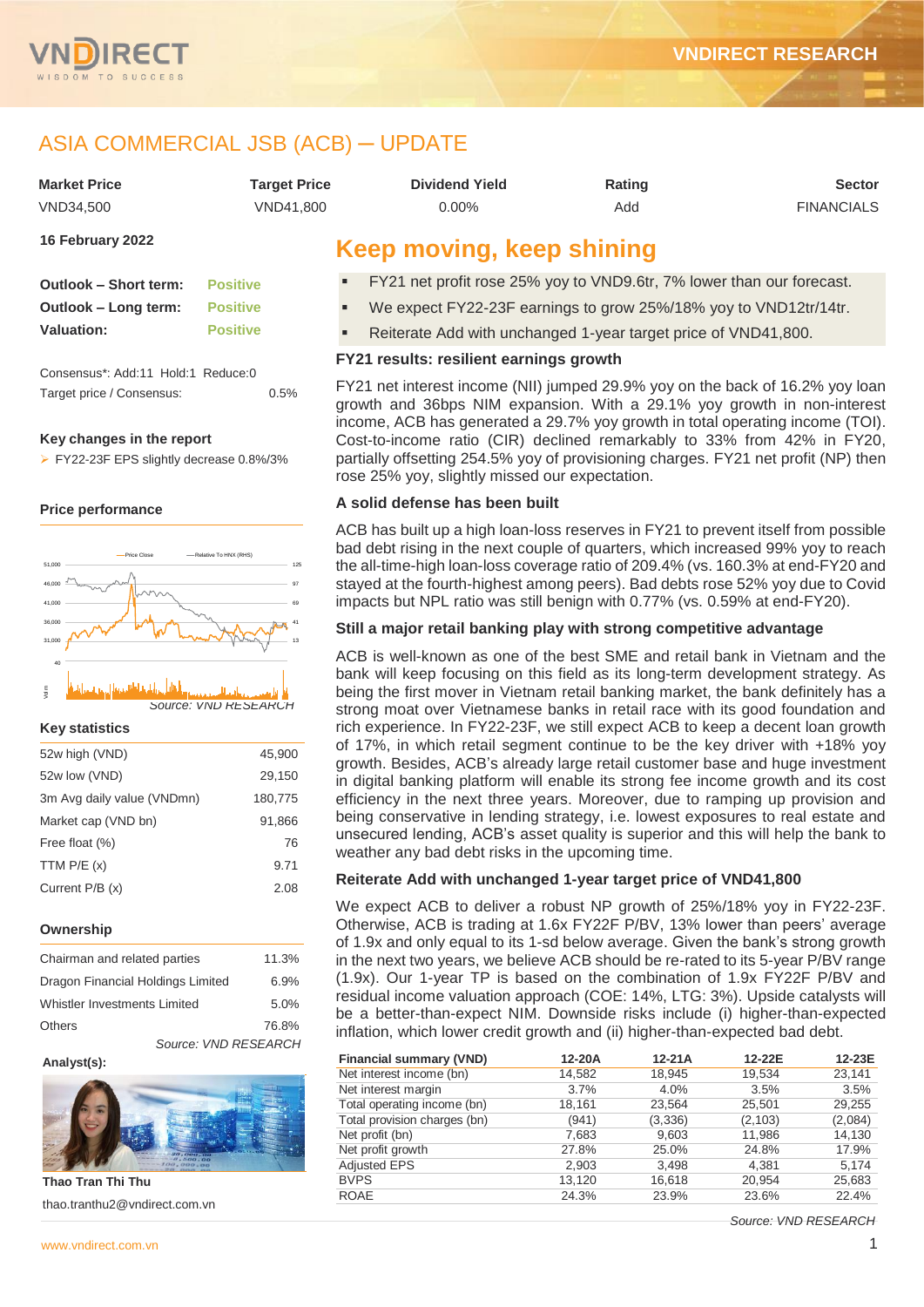

## **KEEP MOVING, KEEP SHINING**

#### **Reiterate Add with unchanged 1-year TP of VND41,800**

We still like ACB valuable asset in Vietnam's ongoing retail banking race; (ii) strong fee income franchise thanks to its already large pool of retail customers; and (iii) benign asset quality. ACB has generated a fourth-lowest reported NPL ratio, fourth-highest loan loss coverage among its peers at end-FY20 and ample capital buffer (11% of CAR at end-FY21), which allows the bank to deliver sustainable high-growth and high-return in the long run.

We maintain our 1-year target price for ACB, which is VND41,800 (+17.1%) upside) following a slight decrease -1%/-4% FY22-23F EPS and P/BV multiple of 1.9x and rolled over to FY22F book value. Our 1-year TP is based on residual income valuation (COE: 13.9%; LTG: 3.0%) and a P/BV approach, weighting equally.

At the current price, ACB is trading at 1.6x FY22F P/BV, 13% lower than its local peer average of 1.9x and particularly equivalent to its 1-sd below average. Given the bank's strong growth in the next two years, we believe ACB should be rerated to its 5-year P/BV range of 1.9x.

Upside catalyst will be a better-than-expect NIM. Downside risks include (i) higher-than-expected inflation, causing a lower credit growth and (ii) higherthan-expected bad debt.

**Figure 1: Key assumptions of residual income valuation, based on our estimates**

| <b>Assumptions</b>                   |         | 2022F 2022F 2023F 2024F 2025F |       |       |       | <b>Terminal</b><br>year   |
|--------------------------------------|---------|-------------------------------|-------|-------|-------|---------------------------|
| Risk free rate                       | 3.0%    | 3.0%                          | 3.0%  | 3.0%  | 3.0%  | 3.0%                      |
| Equity risk premium                  | 11.0%   | 11.0%                         | 11.0% | 11.0% | 11.0% | 11.0%                     |
| Beta                                 | 1.00    | 1.00                          | 1.00  | 1.00  | 1.00  | 1.00                      |
| Cost of equity                       | 14.0%   | 14.0%                         | 14.0% | 14.0% | 14.0% | 14.0%                     |
| Long-term growth rate                |         |                               |       |       |       | 3.0%                      |
| (in VND bn, otherwise noted)         |         |                               |       |       |       |                           |
| Opening shareholders' equity         | 44,901  |                               |       |       |       |                           |
| PV of residual income (5 years)      | 22,501  |                               |       |       |       |                           |
| PV of terminal value                 | 48,526  |                               |       |       |       |                           |
| Implied EV                           | 115,927 |                               |       |       |       |                           |
| No. of outstanding shares (m shares) | 2,702   |                               |       |       |       |                           |
| Implied value per share (VND/share)  | 42,905  |                               |       |       |       |                           |
|                                      |         |                               |       |       |       | Couron VAINIDECT DECEADCU |

Source: VNDIRECT RESEARCH

| Figure 2: Target price calculation, based on our estimates |  |  |  |
|------------------------------------------------------------|--|--|--|
|------------------------------------------------------------|--|--|--|

| Approach                          | Weight | Fair value<br>(VND/share) | <b>Contribution</b><br>(VND/share) |
|-----------------------------------|--------|---------------------------|------------------------------------|
| Residual income                   | 50%    | 42.905                    | 21,453                             |
| P/B multiple (at 1.9x FY22F BVPS) | 50%    | 40,650                    | 20,325                             |
| Target price (VND/share)          |        |                           | 41,778                             |
| Target price (VND/share, rounded) |        |                           | 41.800                             |
|                                   |        |                           | Source: VNDIRECT RESEARCH          |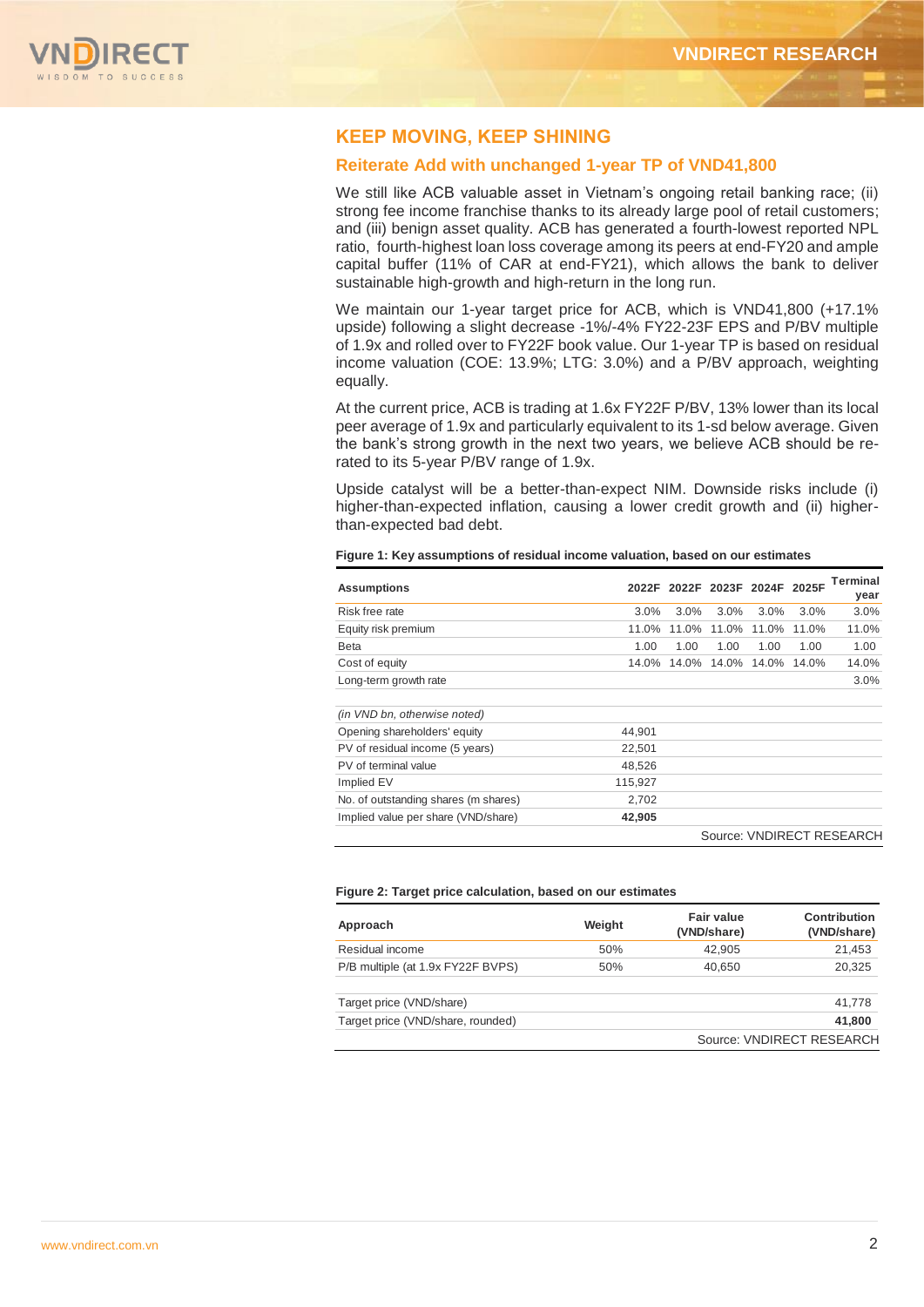

 $TQ$ 

|                                                | <b>Recommen</b> | Price  | Target                      | Market  |      |        |       |        |       | $3 - yr$<br>Forward<br><b>CAGR</b> |       |       |                           |       |
|------------------------------------------------|-----------------|--------|-----------------------------|---------|------|--------|-------|--------|-------|------------------------------------|-------|-------|---------------------------|-------|
| <b>Banks</b>                                   | dation          | Latest | Price                       | cap     |      | P/B(x) |       | P/E(x) |       | <b>EPS</b>                         | ROE % |       | ROA %                     |       |
|                                                |                 |        | (local curr.) (local curr.) | (US\$m) | T12M | FY22F  | FY23F | FY22F  | FY23F | %                                  | FY22F | FY23F | FY22F                     | FY23F |
| Vietcombank                                    | ADD             | 86,800 | 118,700                     | 18,048  | 3.7  | 3.1    | 2.6   | 19.1   | 15.9  | 23.8%                              | 20.0% | 21.0% | 1.7%                      | 1.8%  |
| Techcombank                                    | ADD             | 51.700 | 64,000                      | 7,975   | 2.0  | 1.6    | 1.3   | 8.3    | 6.9   | 21.1%                              | 22.1% | 21.6% | 3.6%                      | 3.7%  |
| Vietinbank                                     | <b>ADD</b>      | 34,700 | 41,700                      | 7,327   | 1.8  | 1.6    | 1.4   | 16.9   | 14.1  | 17.3%                              | 15.0% | 15.8% | 1.0%                      | 1.1%  |
| Vietnam Prosperity JSB                         | <b>HOLD</b>     | 35,950 | 41,000                      | 7,022   | 2.0  | 1.6    | 1.4   | 10.9   | 8.5   | 22.7%                              | 16.1% | 17.0% | 3.0%                      | 3.2%  |
| <b>Military Commercial JSB</b>                 | <b>HOLD</b>     | 32,550 | 31,400                      | 5,404   | 2.1  | 1.8    | 1.5   | 10.9   | 8.6   | 24.2%                              | 23.0% | 23.0% | 2.3%                      | 2.4%  |
| Asia Commercial JS Bank                        | <b>ADD</b>      | 34,100 | 41,800                      | 4,048   | 2.1  | 1.6    | 1.3   | 8.0    | 7.0   | 18.8%                              | 23.6% | 22.5% | 2.2%                      | 2.2%  |
| Vietnam International<br><b>Commercial JSB</b> | <b>HOLD</b>     | 45,600 | 46,400                      | 3,112   | 2.9  | 2.4    | 1.9   | 10.5   | 8.9   | 18.6%                              | 23.0% | 22.0% | 2.0%                      | 2.0%  |
| Tien Phong Commercial JSB                      | ADD             | 40,550 | 52,000                      | 2,818   | 2.5  | 1.9    | 1.6   | 11.0   | 9.0   | 23.1%                              | 20.7% | 20.6% | 2.1%                      | 2.2%  |
| LienViet Post Bank                             | <b>HOLD</b>     | 24,150 | 25,700                      | 1,277   | 1.7  | 1.5    | 1.2   | 8.9    | 7.4   | 18.9%                              | 17.0% | 17.7% | 1.1%                      | 1.2%  |
| Average                                        |                 |        |                             |         | 2.3  | 1.9    | 1.6   | 11.6   | 9.6   | 20.9%                              | 20.1% | 20.1% | 2.1%                      | 2.2%  |
| Asia Commercial JS Bank                        | <b>ADD</b>      | 34,100 | 41,800                      | 4,048   | 2.1  | 1.6    | 1.3   | 8.0    | 7.0   | 18.8%                              | 23.6% | 22.5% | 2.2%                      | 2.2%  |
|                                                |                 |        |                             |         |      |        |       |        |       |                                    |       |       | Source: VNDIRECT RESEARCH |       |

## **2021 recap: slightly missed our expectation**

#### **Figure 4: 4Q21 & FY21F results comparison (VNDbn unless otherwise noted)**

| <b>Profit &amp; Loss statement</b> | 4Q21     | 4Q20    | $%$ yoy | 3Q21    | $%$ gog  | 2021    | 2020    | $%$ yoy | % of VND<br><b>FY21F Comments</b><br>forecasts                                                                                   |
|------------------------------------|----------|---------|---------|---------|----------|---------|---------|---------|----------------------------------------------------------------------------------------------------------------------------------|
| Net interest income (NII)          | 4,794    | 4,416   | 8.6%    | 4,521   | 6.1%     | 18.945  | 14,582  | 29.9%   | 100.4% In line with our forecast                                                                                                 |
| Non-interest income (Non-II)       | 1.177    | 780     | 50.9%   | 1.170   | 0.6%     | 4,619   | 3,579   | 29.1%   | Lower than our forecast due to lower-than-<br>84.6% expected net gain from trading investment<br>securities and net other income |
| <b>Toatl Operating Income</b>      | 5,971    | 5.195   | 14.9%   | 5.690   | 4.9%     | 23.564  | 18.161  | 29.7%   | 96.8% In line with our forecast                                                                                                  |
| Operation expenses                 | (2, 417) | (1,764) | 37.1%   | (2,254) | 7.2%     | (8,230) | (7,624) | 7.9%    | Lower than our forecast due sharp cost<br>77.7%<br>cuttina                                                                       |
| Pre-provision profit               | 3.554    | 3.432   | 3.6%    | 3,436   | 3.4%     | 15,334  | 10,537  | 45.5%   | 111.5%                                                                                                                           |
| Provision expenses                 | (524)    | (247)   | 12.2%   | (820)   | $-36.1%$ | (3,336) | (941)   | 254.5%  | 370.3% Higher than our forecast                                                                                                  |
| Pre-tax profit                     | 3,030    | 3,185   | $-4.9%$ | 2.616   | 15.8%    | 11.998  | 9,596   | 25.0%   | 93.4%                                                                                                                            |
| Net profit                         | 2,428    | 2,550   | $-4.7%$ | 2,103   | 15.5%    | 9,603   | 7,683   | 25.0%   | 93.4% Lower than our forecast                                                                                                    |
|                                    |          |         |         |         |          |         |         |         | Source:: VNDIRECT RESEARCH, COMPANY REPORTS                                                                                      |

#### **Figure 5: ACB's key ratio by quarter**

|                                  | <b>1Q19</b> | <b>2Q19</b> | 3Q19   | 4Q19   | <b>1Q20</b> | <b>2Q20</b> | 3Q20   | 4Q20   | <b>1Q21</b> | <b>2Q21</b> | 3Q21                      | 4Q21   |
|----------------------------------|-------------|-------------|--------|--------|-------------|-------------|--------|--------|-------------|-------------|---------------------------|--------|
| NII/Total Operating Income (TOI) | 81.8%       | 73.5%       | 78.5%  | 69.2%  | 78.1%       | 75.9%       | 81.0%  | 85.0%  | 81.7%       | 80.1%       | 79.4%                     | 80.3%  |
| Non-II/TOI                       | 18.2%       | 26.5%       | 21.5%  | 30.8%  | 21.9%       | 24.1%       | 19.0%  | 15.0%  | 18.3%       | 19.9%       | 20.6%                     | 19.7%  |
| NIM (annualised)                 | 3.59%       | 3.52%       | 3.54%  | 3.73%  | 3.68%       | 3.28%       | 3.68%  | 4.23%  | 4.29%       | 4.46%       | 3.90%                     | 3.90%  |
| <b>CIR</b>                       | 51.5%       | 48.7%       | 47.9%  | 57.0%  | 53.9%       | 43.1%       | 38.6%  | 33.9%  | 34.6%       | 25.6%       | 39.6%                     | 40.5%  |
| Non-performing loan (NPL) ratio  | 0.7%        | 0.7%        | 0.7%   | 0.5%   | 0.7%        | 0.7%        | 0.8%   | 0.6%   | 0.9%        | 0.7%        | 0.8%                      | 0.8%   |
| Loan loss reserve (LLR)          | 158.1%      | 161.5%      | 158.9% | 175.0% | 148.3%      | 144.1%      | 117.5% | 160.3% | 120.4%      | 207.7%      | 197.7%                    | 209.4% |
| Credit cost (annualised)         | $-0.03%$    | 0.08%       | 0.09%  | 0.11%  | 0.14%       | 0.39%       | 0.33%  | 0.33%  | 0.76%       | 1.22%       | 1.14%                     | 1.00%  |
| ROAA (trailing 12m)              | 1.6%        | 1.7%        | 1.7%   | 1.7%   | 1.7%        | 1.6%        | 1.7%   | 1.9%   | 2.1%        | 2.2%        | 2.2%                      | 2.0%   |
| ROAE (trailing 12m)              | 25.2%       | 25.9%       | 25.6%  | 24.6%  | 23.8%       | 22.5%       | 22.9%  | 24.3%  | 25.6%       | 27.2%       | 25.8%                     | 23.9%  |
|                                  |             |             |        |        |             |             |        |        |             |             | Source: VNDIRECT RESEARCH |        |

ACB's NII robust growth of 29.9% yoy to VND18.9tr in FY21, driven by:

 16.2% of loan growth (CAGR FY19-21 of 16%), based on solid growth in individuals lending balances, which is VND228tr (+21.3% yoy, 63% loan balances). Otherwise, SMEs lending also posted a 10.3% growth in FY21, accounting for 31% in total loan mix.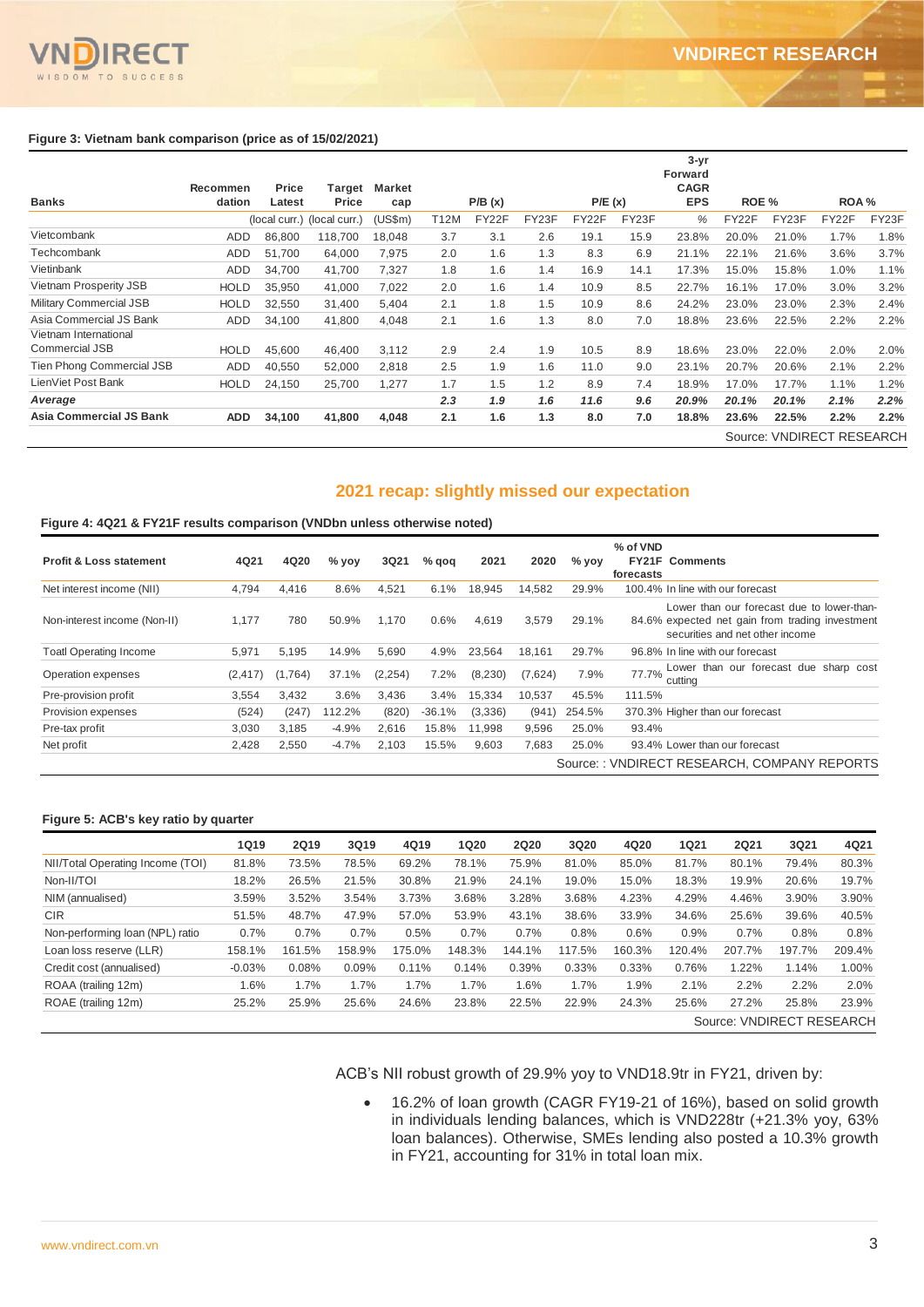



**Figure 6: ACB's loan mix vs. growth (VNDtr)**

 36bps expansion in NIM: ACB's asset yield dropped 84bps as the bank aggressively reduced lending rates to support the pandemic-hit clients. However, cost of funds represented a sharp decline with -1.2% pts as a results of the historical low deposit rates. Therefore, NIM has been expanded to 4% in FY21 (from 3.65% in FY20).

On the other hand, ACB has also focused on improving CASA mix to optimize its NIM in the upcoming years. The bank gained a higher level of CASA (25.3%) at end-FY21 (FY20: 21.5%), while this ratio was only among 16-19% during 2015-19.



#### **Figure 7: ACB's NIM stayed at 4% in FY21 Figure 8: CASA saw strong improvement during years**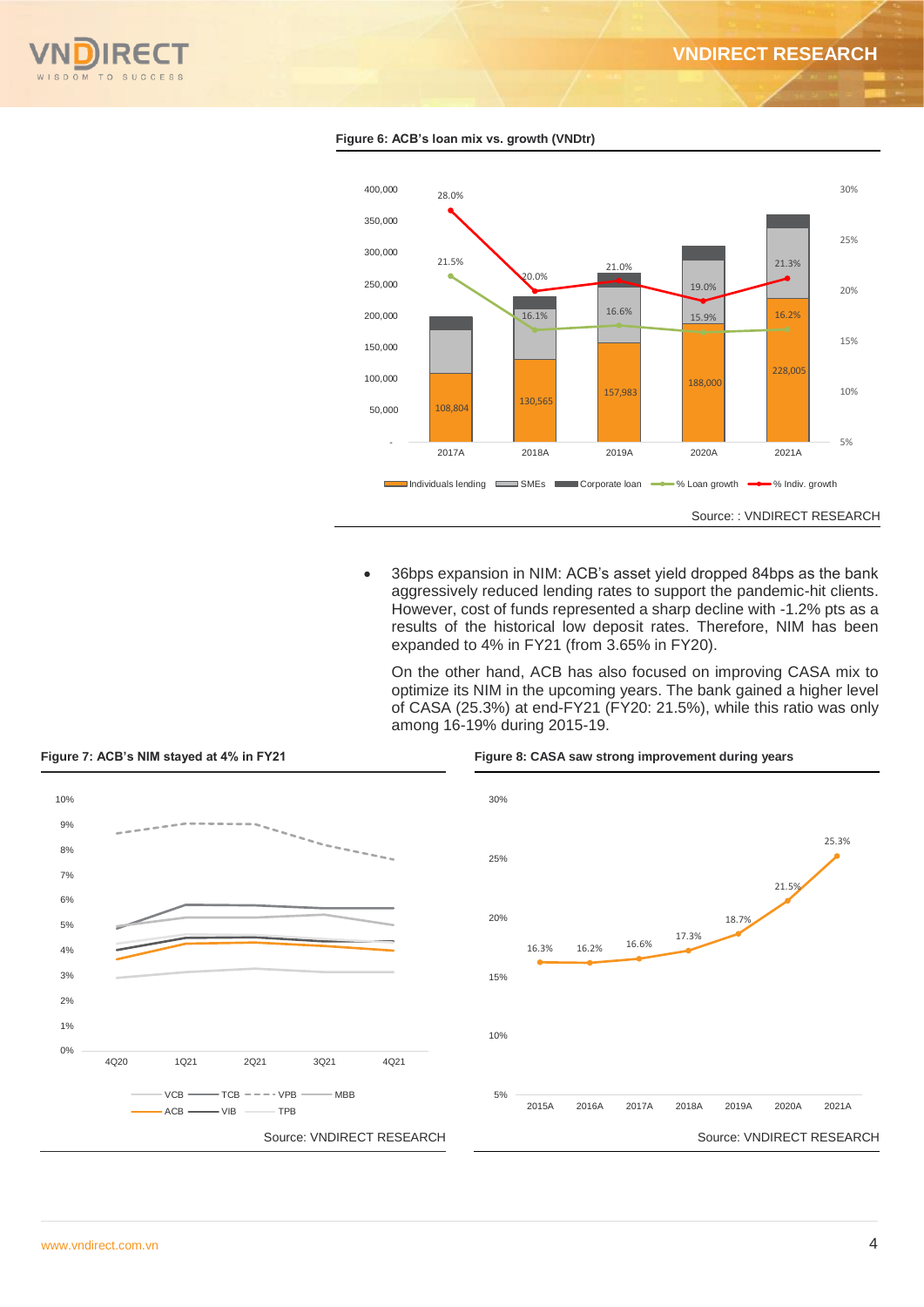

Non-II jumped 29.1% yoy to VND4.6tr in FY21, in which fee income was a main contributor (+70.8% yoy).

Notably, ACB's operating expense only increased 7.9% yoy in FY21. Its cost-toincome ratio (CIR) therefore fell remarkably to 33% from 42% in FY20.

ACB strongly boosted its provisioning charges in FY21, which rocketed 254.5% yoy (credit-cost rate moved up to 1% in FY21 from 0.32% in FY20). ACB's loanloss coverage increased by 99% yoy, equivalent to an all-time-high LLR of 209.4% at end-FY21 (160.3% at end-FY20). On the other hand, although bad debts rose 52% yoy in FY21 due to Covid-19 impacts, its NPL ratio still stayed at benign level of 0.77% by end-FY21 (vs. 0.59% at end-FY20).

- Group-2 loans was VND1.9tr (3 times higher than FY20), accounting for 0.52% of total loans.
- Restructured loans (under C.03) was VND17tr at end-FY21, or 4.7% of outstanding loans. ACB has made full provisions of VND2,315bn for Covid-19 related structure loans.



#### **Figure 9: LLR reached all-time-high level at end-FY21 Figure 10: ACB's NPL ratio was still manageable with 0.7% at end-**

#### **FY22-23F earnings forecasts**

ACB is well-known as the best SME and retail bank in Vietnam and the bank will keep focusing on this field as its long-term development strategy. As being the first mover in Vietnam retail banking market, the bank definitely has a strong moat over other banks in the country's retail banking race with its good foundation and rich experience. We project ACB will get a decent loan growth of 17% in FY22-23F (CARG FY19-21 of 16%), especially individuals' loan growth, the key driver of ACB's loan growth, will reach a 18% yoy growth in the same period. Noted that, the bank will take a prudent step when proceeding its lending activities, in our view, as its customer bases should have been vulnerable to Covid-19.

We estimate ACB's NIM to shrink 50bps to 3.5% in FY22F (from 4% in FY21) as the bank has limit room to minimize the risks of rising deposit rates, caused by higher inflation and competition for funds. Banks which have capacity to mitigate this risk are those having an ample CASA (which helps reduce cost of funds), more room to expand retail loan mix (which helps improve asset yields),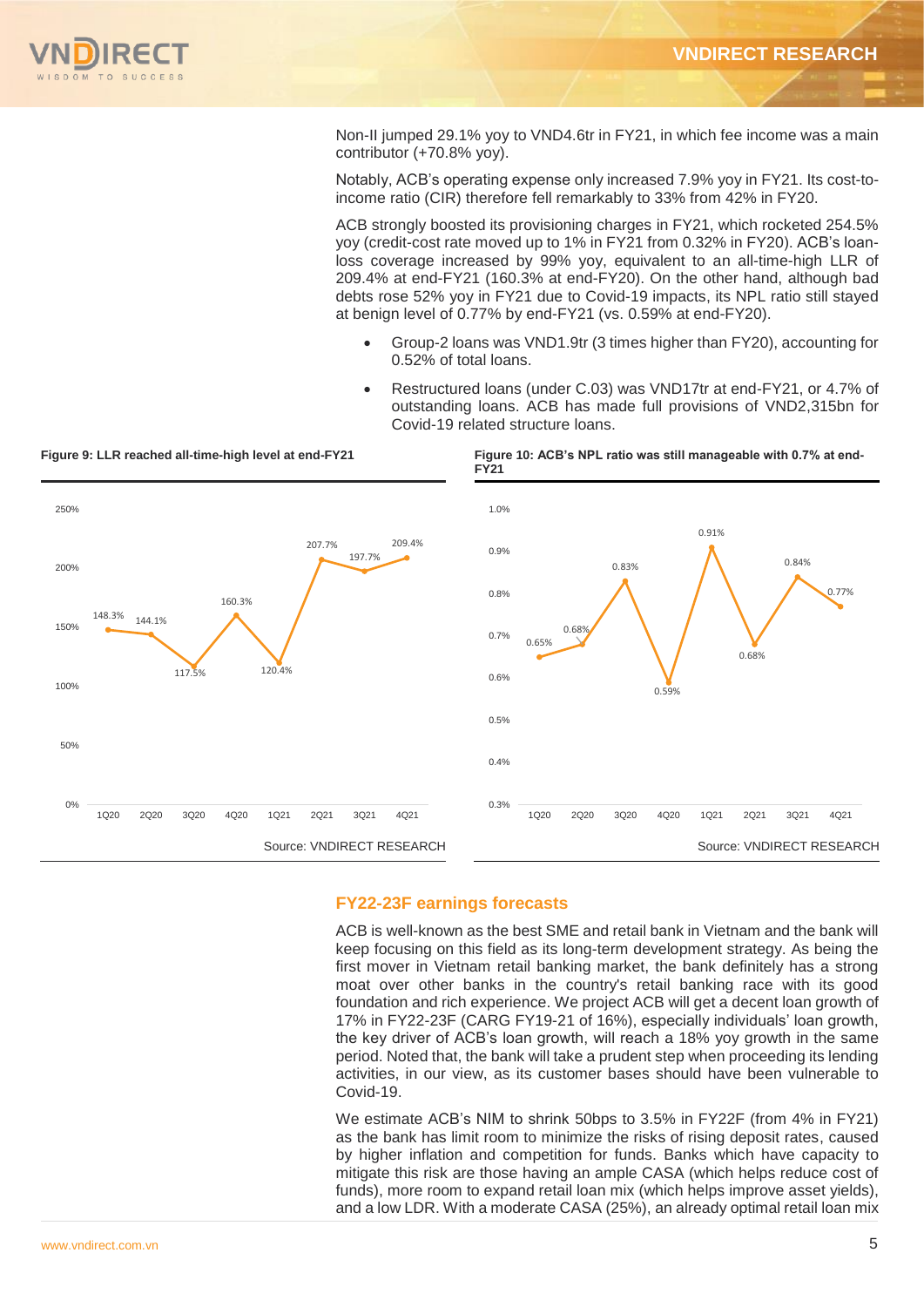

(63% in retail lending) and a relatively high LDR of 79% (regulatory threshold of 85%), we see ACB will face NIM pressure in 2022.

As mentioned before, ACB's large retail customer base helps the bank enable its strong fee income growth in the next three year. On the other hand, the bank has also conducted a huge investment in digital transformation in 2017. ACB has seen digital banking is an important mission to ensure the sufficient banking capacity so as to serve its fast-growing customer base, and it is expected to increase fee income and particularly improve cost efficiency. The bank had set up a taskforce, namely "Future Bank", to promote and implement digital banking initiatives. Until now, ACB has been successful with these strategies: its fee income CAGR 2019-21 gained 23% growth and its CIR dropped sharply from 45-50% in 2016-20 to only 33% in 2021. Hence:

- We expect fee income to keep its strong growth momentum of 20% yoy in FY22-23F, driven by payment services and bancassurance. The contribution of fee income in TOI will then enhance to 15% (from 10% in 2018-20).
- We estimate ACB's CIR will maintain at this low level of 33% in FY22- 23F; operating expense will then increase 2.3%/13% yoy.

We expect ACB's provision charges will drop significantly -38% yoy in FY22F given (i) its very solid asset quality which had been built up earlier and (ii) economy resumes. Noted that, ACB has made full provisions for Covid-19 related structure loans. Credit-cost rate will fall to c.0.5% in FY22F from 1% in FY21.

In conclusion, we estimate ACB's net profit to grow 25%/17% yoy in FY22-23F, reaching VND12.0tr and VND14.4tr, respectively. ROE will be sustained at high level of 23.6%.

| Figure 11: FY22-24F earnings revision (VND bn, unless otherwise noted) |  |  |
|------------------------------------------------------------------------|--|--|
|                                                                        |  |  |

|                           | <b>FY21</b> | Old forecasts |        | <b>New forecasts</b> |          |         |           | Change   |          | <b>Comments</b> |                                                                                           |
|---------------------------|-------------|---------------|--------|----------------------|----------|---------|-----------|----------|----------|-----------------|-------------------------------------------------------------------------------------------|
|                           |             | FY22F         | FY23F  | FY24F                | FY22F    | FY23F   | FY24F     | FY22F    | FY23F    | FY24F           |                                                                                           |
| Net Interest Income       | 18,945      | 22,392        | 26,655 | 30,731               | 19,534   | 23,141  | 26,688    | $-12.8%$ | $-13.2%$ |                 | Lower than our previous<br>forecasts due to modest loan<br>-13.2% growth and NIM pressure |
|                           |             |               |        |                      |          |         |           |          |          |                 |                                                                                           |
| Non-Interest Income       | 4,619       | 6,139         | 6.408  | 7,514                | 5,968    | 6,114   | 7,599     | $-2.8%$  | $-4.6%$  | 1.1%            |                                                                                           |
| Operating revenue         | 23,564      | 28,531        | 33.063 | 38,246               | 25,501   | 29,255  | 34,287    | $-10.6%$ | $-11.5%$ | $-10.4%$        |                                                                                           |
| Operating expenses        | (8,230)     | (12, 411)     | 14,217 | (15, 872)            | (8, 415) | (9,508) | (11, 315) | $-32.2%$ | $-33.1%$ |                 | Lower than our previous<br>-28.7% forecasts (CIR FY22-23F: 33%)                           |
| Pre-provision profit      | 15,334      | 16,120        | 18.846 | 22,374               | 17,086   | 19,747  | 22,972    | 6.0%     | 4.8%     | 2.7%            |                                                                                           |
| Provision expenses        | (3,336)     | (1,025)       | (793)  | (1,020)              | (2, 103) | (2,084) | (2,490)   | 105.1%   | 162.9%   |                 | 144.1% Higher than our previous forecast                                                  |
| Pre-tax profit            | 11,998      | 15,094        | 18,053 | 21,354               | 14,983   | 17,663  | 20,482    | $-0.7%$  | $-2.2%$  | $-4.1%$         |                                                                                           |
| Net profit                | 9,603       | 12,085        | 14,454 | 17,097               | 11,986   | 14,130  | 16,385    | $-0.8%$  | $-2.2%$  | $-4.2%$         |                                                                                           |
| No. of shares outstanding | 2,702       | 2,702         | 2,702  | 2,702                | 2,702    | 2,702   | 2,702     | $0.0\%$  | 0.0%     | 0.0%            |                                                                                           |
| EPS (VND/share)           | 3,498       | 4,417         | 5,294  | 6,272                | 4,381    | 5,174   | 6,009     | $-0.8%$  | $-2.3%$  | $-4.2%$         |                                                                                           |
|                           |             |               |        |                      |          |         |           |          |          |                 | Source: VNDIRECT RESEARCH                                                                 |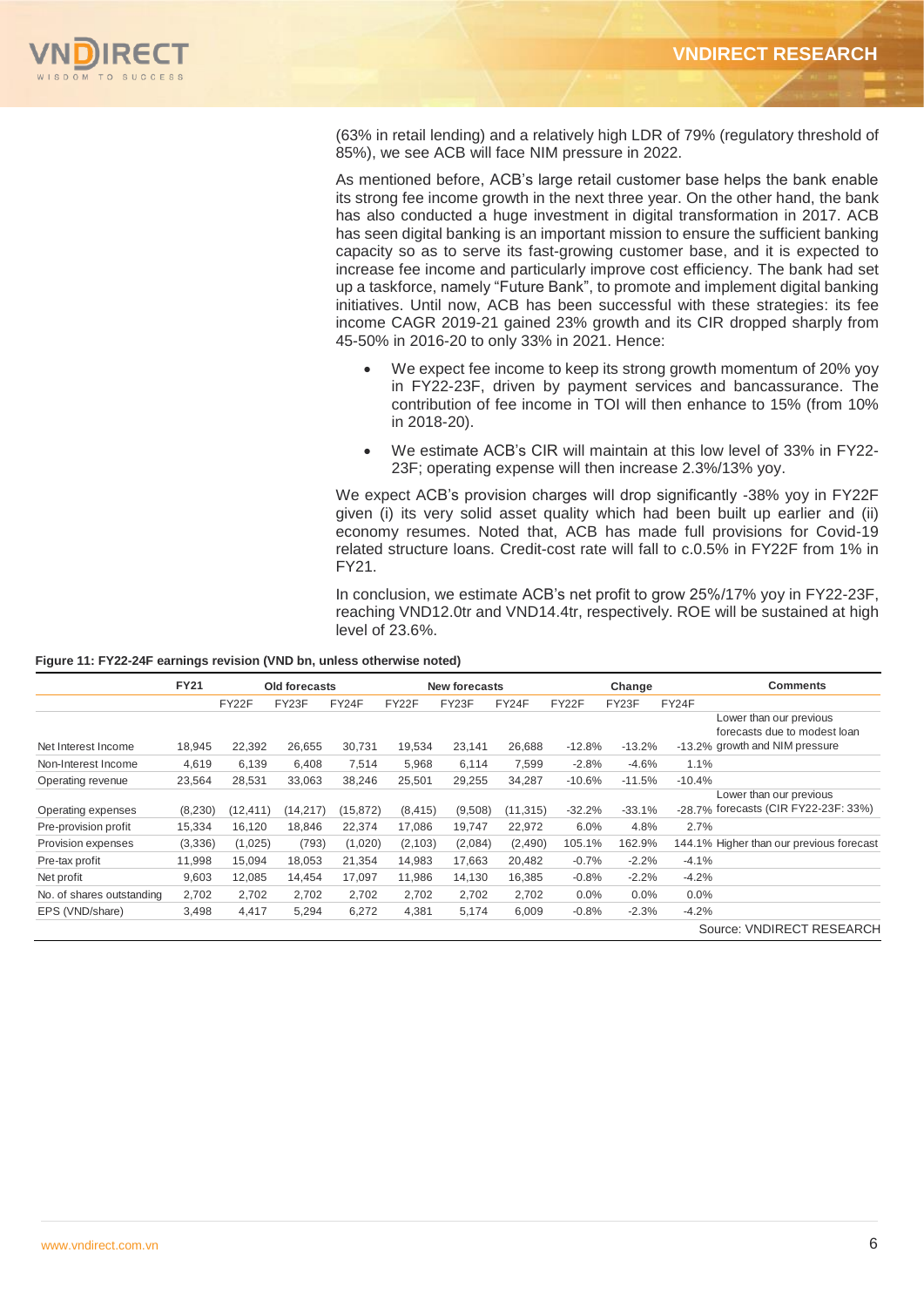# SDOM TO SUCCESS

# **VNDIRECT RESEARCH**

#### **Valuation**



#### **Income statement**

| (VNDbn)                        | $12-21A$ | 12-22E   | 12-23E   |
|--------------------------------|----------|----------|----------|
| Net interest income            | 18,945   | 19,534   | 23,141   |
| Non interest income            | 4,619    | 5,968    | 6,114    |
| <b>Total operating income</b>  | 23,564   | 25,501   | 29,255   |
| Total operating costs          | (8,230)  | (8, 415) | (9,508)  |
| Pre-provision operating profit | 15,334   | 17,086   | 19,747   |
| <b>Total provision charges</b> | (3,336)  | (2, 103) | (2,084)  |
| Income from associates & JVs   |          |          |          |
| Net other income               |          |          |          |
| Pre-tax profit                 | 11,998   | 14,983   | 17,663   |
| Tax expense                    | (2, 395) | (2,997)  | (3,533)  |
| <b>Profit after tax</b>        | 9,603    | 11,986   | 14,130   |
| Minority interest              | 0        | 0        | $\Omega$ |
| Net profit                     | 9,603    | 11,986   | 14,130   |

| <b>Balance sheet</b>                   |          |          |          |
|----------------------------------------|----------|----------|----------|
| (VNDbn)                                | 12-21A   | 12-22E   | 12-23E   |
| Gross loans to customers               | 361,913  | 423,184  | 495,527  |
| Loans to banks                         | 49,819   | 57,292   | 65,885   |
| <b>Total gross loans</b>               | 411,731  | 480,476  | 561,412  |
| Securities - total                     | 70,742   | 81,917   | 94,880   |
| Other interest earning assets          | 32,576   | 39,091   | 46,910   |
| <b>Total gross IEAs</b>                | 515,050  | 601,484  | 703,201  |
| <b>Total provisions</b>                | (5,870)  | (6, 438) | (6, 484) |
| Net loans to customers                 | 356,051  | 417,218  | 489,585  |
| <b>Total net IEAs</b>                  | 509,180  | 595,046  | 696,718  |
| Cash and deposits                      | 7,510    | 7,848    | 8,201    |
| <b>Total investments</b>               | 388      | 405      | 424      |
| Other assets                           | 10,692   | 11,173   | 11,676   |
| <b>Total non-IEAs</b>                  | 18,590   | 19,426   | 20,300   |
| <b>Total assets</b>                    | 527,770  | 614,473  | 717,018  |
| Customer deposits                      | 379,921  | 448,306  | 529,002  |
| Cds outstanding                        | 30,548   | 31,159   | 31,782   |
| Customer interest-bearing liabilities  | 410,469  | 479,465  | 560,784  |
| <b>Bank deposits</b>                   | $\Omega$ | $\Omega$ | $\Omega$ |
| <b>Broad deposits</b>                  | 410,469  | 479,465  | 560,784  |
| Other interest-bearing liabilities     | 54,480   | 57,204   | 60,064   |
| <b>Total IBLs</b>                      | 464,949  | 536,669  | 620,848  |
| Deferred tax liability                 |          |          |          |
| Other non-interest bearing liabilities | 17,921   | 21,188   | 26,776   |
| <b>Total non-IBLs</b>                  | 17,921   | 21,188   | 26,776   |
| <b>Total liabilities</b>               | 482,869  | 557,857  | 647,623  |
| Share capital                          | 27,019   | 27,019   | 27,019   |
| Additional paid-in capital             | 272      | $\Omega$ | 0        |
| Treasury shares                        | $\Omega$ | $\Omega$ | 0        |
| Retained earnings reserve              | 10,445   | 22,432   | 35,211   |
| Other reserves                         | 7,164    | 7,164    | 7,164    |
| Shareholders' equity                   | 44,901   | 56,615   | 69,395   |
| Minority interest                      | (0)      | (0)      | (0)      |
| <b>Total equity</b>                    | 44,901   | 56,615   | 69,395   |
| <b>Total liabilities &amp; equity</b>  | 527,770  | 614,473  | 717,018  |



|                                       | $12-21A$ | 12-22E | 12-23E   |
|---------------------------------------|----------|--------|----------|
| Growth rate (yoy)                     |          |        |          |
| Cust deposit growth                   | 7.6%     | 18.0%  | 18.0%    |
| Gross cust loan growth                | 16.2%    | 16.9%  | 17.1%    |
| Net interest income growth            | 29.9%    | 3.1%   | 18.5%    |
| Pre provision operating profit growth | 45.5%    | 11.4%  | 15.6%    |
| Net profit growth                     | 25.0%    | 24.8%  | 17.9%    |
| Growth in IEAs                        | 19.4%    | 16.9%  | 17.1%    |
| Share value                           |          |        |          |
| Basic EPS (VND)                       | 3.554    | 4.436  | 5.230    |
| BVPS (VND)                            | 16.618   | 20.954 | 25,683   |
| DPS (VND)                             | $\Omega$ | 0      | $\Omega$ |
| EPS growth                            | 20.0%    | 24.8%  | 17.9%    |

#### **Key ratios**

|                                   | $12-21A$   | 12-22E     | 12-23E  |
|-----------------------------------|------------|------------|---------|
| Net interest margin               | 4.0%       | 3.5%       | 3.5%    |
| Cost-income ratio                 | $(34.9\%)$ | $(33.0\%)$ | (32.5%) |
| Reported NPLs / gross cust loans  | 0.8%       | 0.7%       | 0.7%    |
| Reported NPLs / net cust loans    | 0.8%       | 0.7%       | 0.7%    |
| GP charge / average cust loans    | 1.0%       | 0.5%       | 0.5%    |
| <b>Total CAR</b>                  | 12.4%      | 13.1%      | 13.4%   |
| Loan deposit ratio                | 88.2%      | 88.3%      | 88.4%   |
| <b>Margins and spreads</b>        |            |            |         |
| Return on IEAs                    | 7.1%       | 6.7%       | 6.9%    |
| Cost of funds                     | 3.4%       | 3.6%       | 3.8%    |
| Interest return on average assets | 3.9%       | 3.4%       | 3.5%    |
| ROAE                              | 23.9%      | 23.6%      | 22.4%   |
|                                   |            |            |         |

*Source: VND RESEARCH*